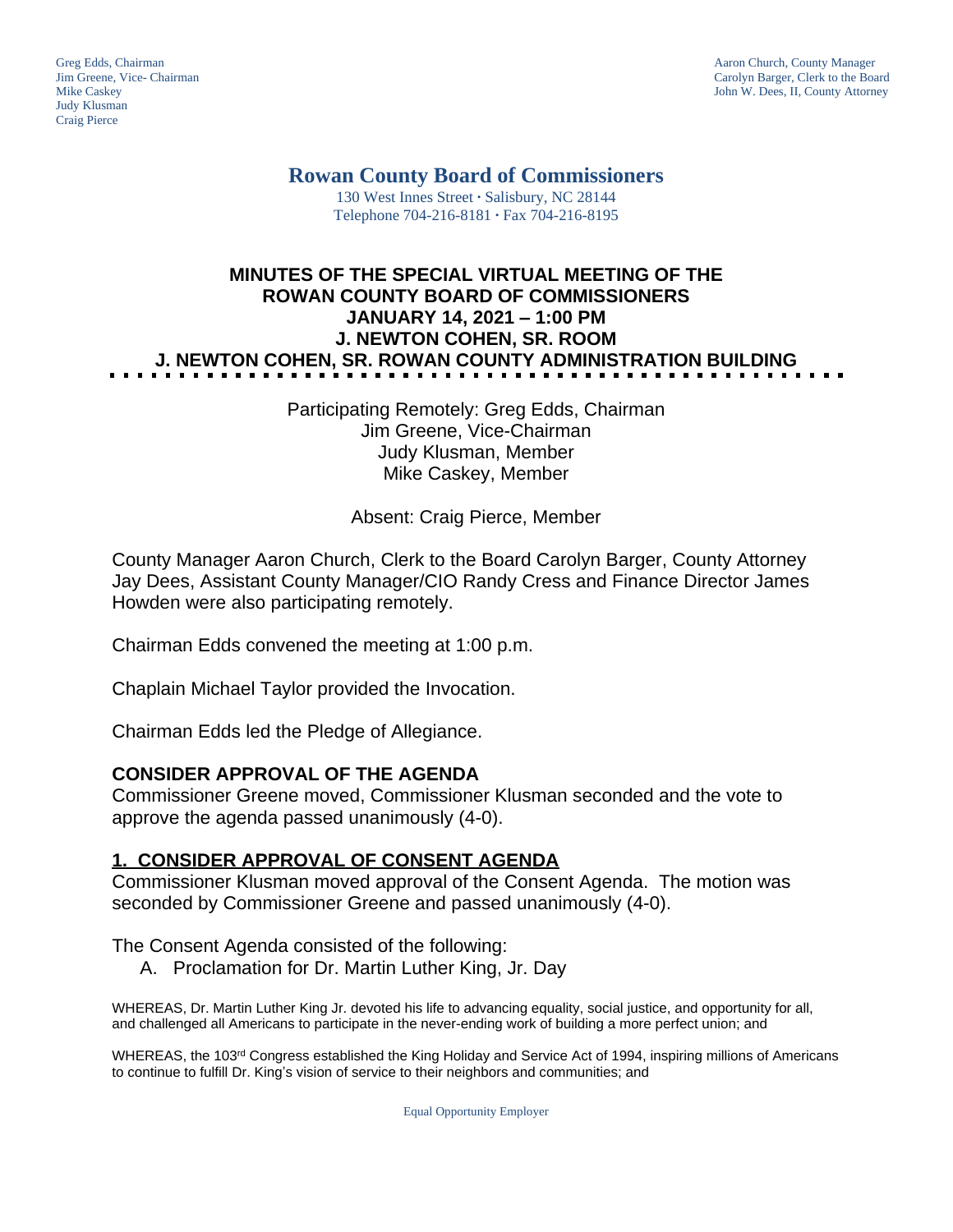WHEREAS, the King Holiday is an appropriate day to honor Dr. King, by meeting local and national needs, and by bringing our citizens together with an ongoing commitment to service throughout the year; and

WHEREAS, the citizens of Rowan County commemorate Dr. King's leadership and strength of character and realize the ongoing struggle to keep the dream alive for peace and dignity in our community and throughout the world.

NOW THEREFORE, the Rowan County Board of Commissioners does hereby proclaim January 18, 2021 as DR. MARTIN LUTHER KING, JR. DAY in Rowan County and encourages its citizens to honor Dr. King's lifetime work on Martin Luther King, Jr. Day and throughout the year for the betterment of all mankind.

#### **2. PRESENTATION FROM HAZEN ENGINEERS**

Aaron Babson and Roger Arnold with Hazen and Sawyer provided an update on the three (3) tasks approved by the Board of Commissioners in September 2020.

Mr. Arnold, the Company's lead and copper expert from Richmond, Virginia, provided an overview for the Northeast Rowan County Water System. The system served 162 active meter connections (450 people). The residents were previously served by private groundwater wells affected by industrial contamination. Mr. Arnold said the residents transitioned to receiving the public water supply in September 2018 as a consecutive system of Salisbury-Rowan Utilities (SRU). The water was treated by SRU and provided at point of entry through a master meter on Long Ferry Road.

SRU was the Operator in Responsible Charge (ORC) and responsible for operation and maintenance of the system. SRU was responsible for compliance with federal, state and local laws, rules and ordinances. SRU conducted system customer billing and bill collection and Rowan County paid SRU \$4,500 per month for the above services.

Using a power point, Mr. Arnold discussed Lead and Copper Rule Compliance (LCR). According to Mr. Arnold, significant changes were underway for LCR. The North Carolina Department of Environmental Quality (DEQ) required ten (10) homes to be sampled in the system on a regular basis. There was no lead and copper monitoring prior to the date the homes went to the public water system. Lead levels in four (4) homes exceeded the Action Level of 15 parts per billion (ppb). The source of lead was limited to privately-owned plumbing materials as determined by the knowledge of distribution system materials and inspections completed on those exceeding the action level. The LCR required "optimal corrosion control treatment" in the distribution system.

Using the power point, Mr. Arnold explained how lead and copper are released into the water through corrosion of building plumbing materials. Updated graphs showing the most recent samplings from the end of 2020 were provided and showed there continued to be some localized high lead levels within the system.

Chairman Edds inquired as to whether the same houses were used in each of the five (5) tests. Mr. Arnold said generally speaking the same houses were used. Mr. Arnold elaborated further by saying there were some minor changes in the testing based on customer participation and a willingness to test with a sample kit.

The proposed scope of work for the project consisted of three (3) task orders.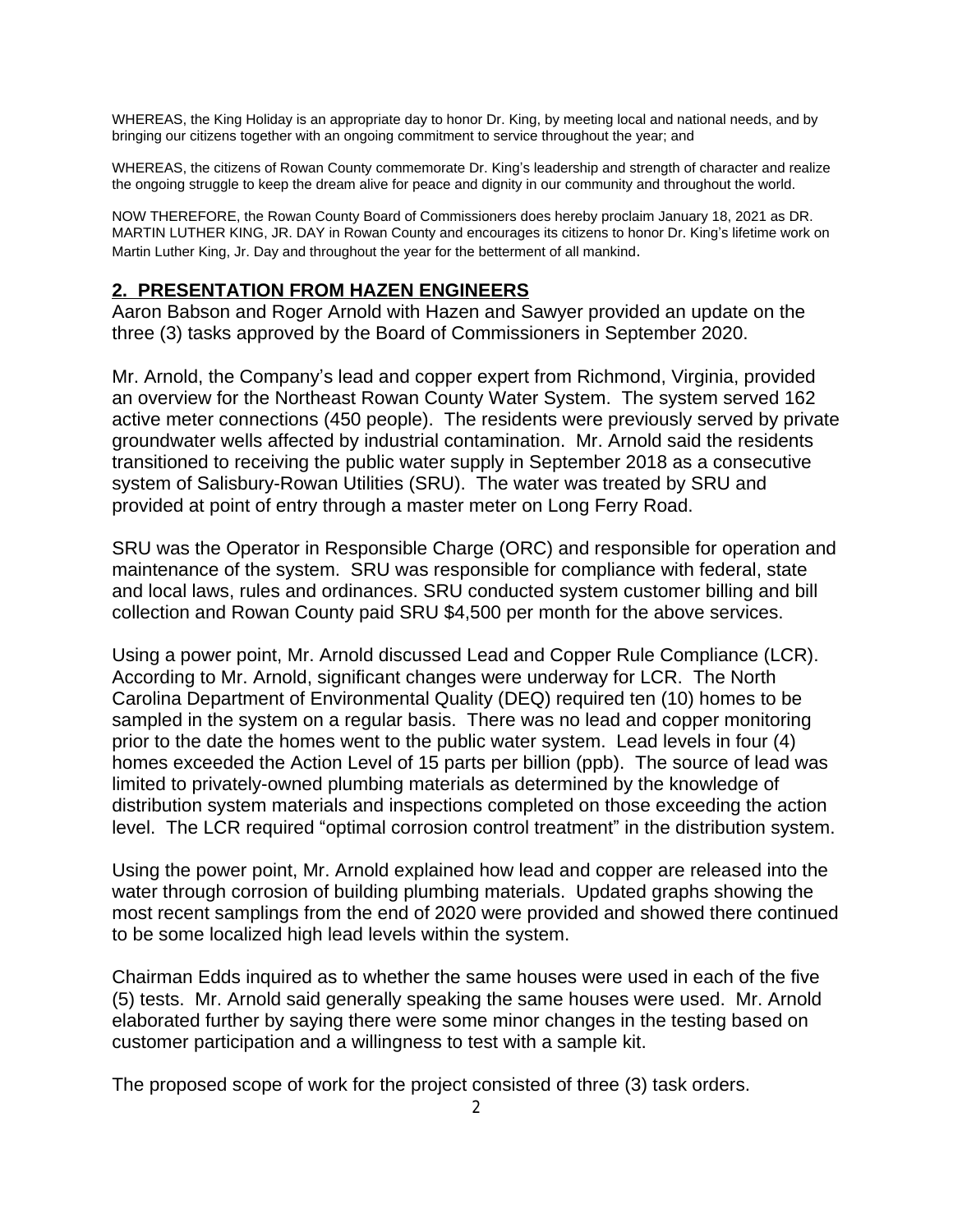Task order #1 was for the Chemical Booster Pump Station - Design, bidding and construction of a chemical booster pump station.

Task order #2 was for Corrosion Control Testing to be done with Virginia Tech.

Task order #3 was for LCR Compliance Support and water quality analysis and optimization.

To further highlight the goals of the task orders, Mr. Arnold provided the following breakdown:

Task 1 Goals: Feb. 5, 2020 - NC DEQ Letter

Make changes to provide water at the system point of entry with the following parameters:

- pH between 7.2 and 7.8
- Orthophosphate concentration between 1.0 mg/L and 3.0 mg/L
- A Chemical Booster Pump Station may be required to meet this designation.

• Project goal is to provide a design for a pump station meeting the requirements indicated by the State

Mr. Arnold provided more in-depth information regarding the chemical booster station.

Commissioner Greene inquired if an employee would have to remain at the chemical booster station fulltime or whether an SRU employee would be able to handle those duties. Mr. Arnold said there had been discussions with the project team about staffing and there were regulations pertaining to the staffing of these types of facilities. Mr. Arnold said he would check on the operator staffing requirement and get back with the Board as to the specifics.

Continuing with the power point, Mr. Arnold discussed the proposed site for the chemical booster station. Mr. Arnold showed the status of the design, which was expected to total approximately \$630,000. The design was submitted to the State and the County received public water supply authorization to construct on January 6, 2021. In early February 2021, it was anticipated to submit for the Rowan County building permit approval and advertisement. The pump station effectiveness would be decided by the results of the Virginia Teach study in Task 2.

Task 2 was for the corrosion control study at Virginia Tech. There were several ongoing steps to evaluate corrosion control that included water quality analysis, sample site assessments, investigative tap sampling and corrosion control testing.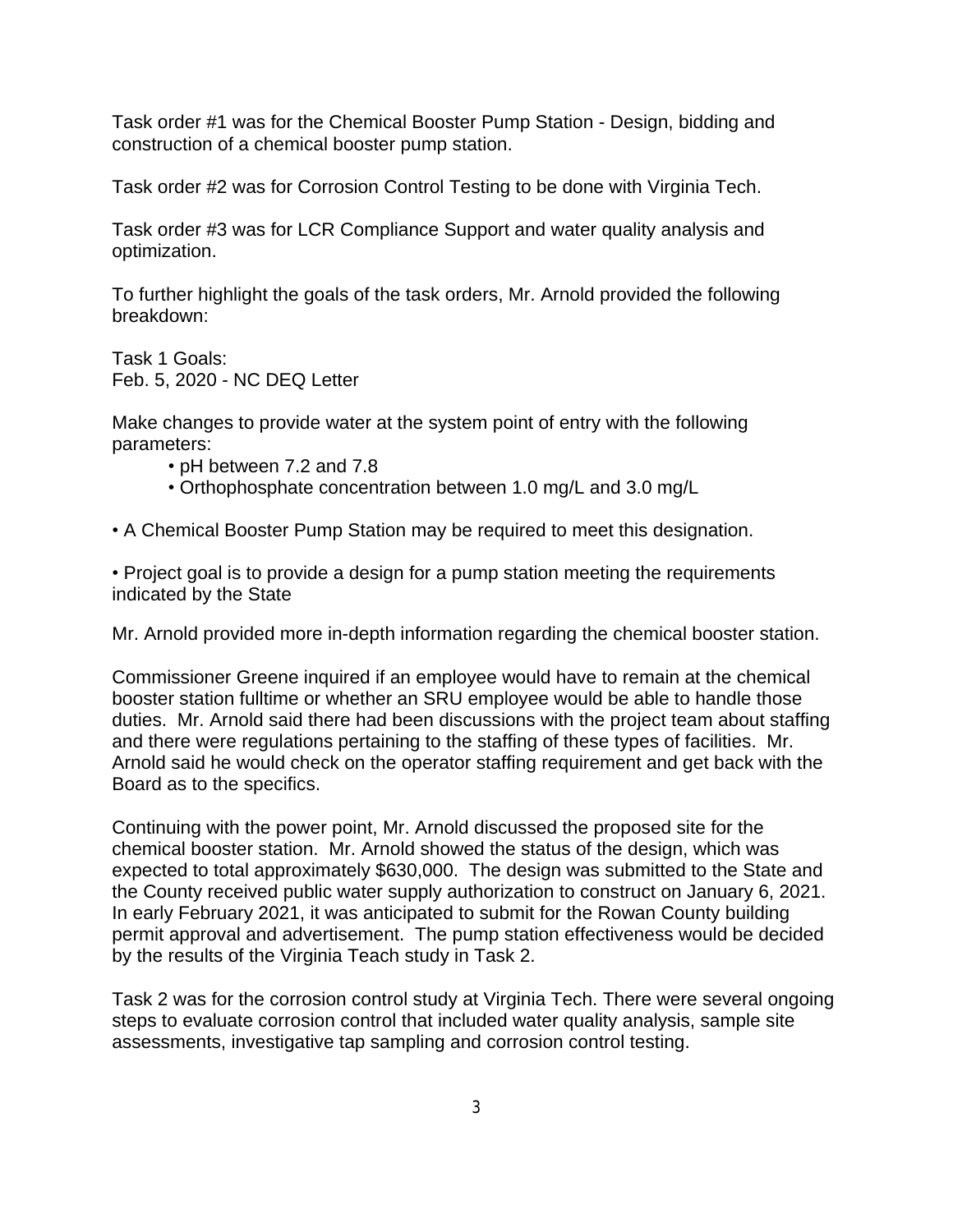Mr. Arnold discussed the bench-scale corrosion testing process being done at Virginia Tech.

Task 3 was the LCR compliance strategy update. There were four (4) potential compliance strategies being updated. The State's water quality designation must be met by June 12, 2021.

Actions Taken to Date included:

- Public education materials and notifications distributed to residents
- Voluntary lead and copper sampling program offered to customers
- Seven households participated
- One result exceeded the lead Action Level
- Certified point-of-use filters for lead removal provided to four customers with lead results above the Action Level
- Virtual community meetings weren't well attended
- Rowan County Under Contract to Engineer and Virginia Tech
- Virginia Tech study in progress to determine appropriate corrosion control treatment
- Booster Pump Station design nearing completion
- Distribution system water quality monitoring in progress

Rowan County was considering a contract to distribute certified filters to all residents in the distribution system.

Mr. Arnold elaborated on the Publicly Owned Utility (POU) Filter Distribution as follows: Implementation Schedule: Delivered by February 15, 2021

- Rowan County in discussions with a firm to assist in distribution of POU Filters certified for the removal of lead to below action levels to all customers whether affected by lead solder piping or not (free of charge to the customer)
- Customers will also receive a lead and copper sampling kit requesting a sample of the water quality in each home. Goal is to identify all homes with potential lead sources in plumbing.
- Consider an incentive to the customer to promote participation in this sampling effort. The County Manager recommended a one-month water use credit not to exceed \$72 for participation in the sampling program.

The next steps were to:

- Complete the Virginia Tech Study to determine effective mitigation measures
- Complete voluntary sampling assessment
- Submit treatment change request form to DEQ
- Implement the chosen alternative to best protect the citizens of Rowan County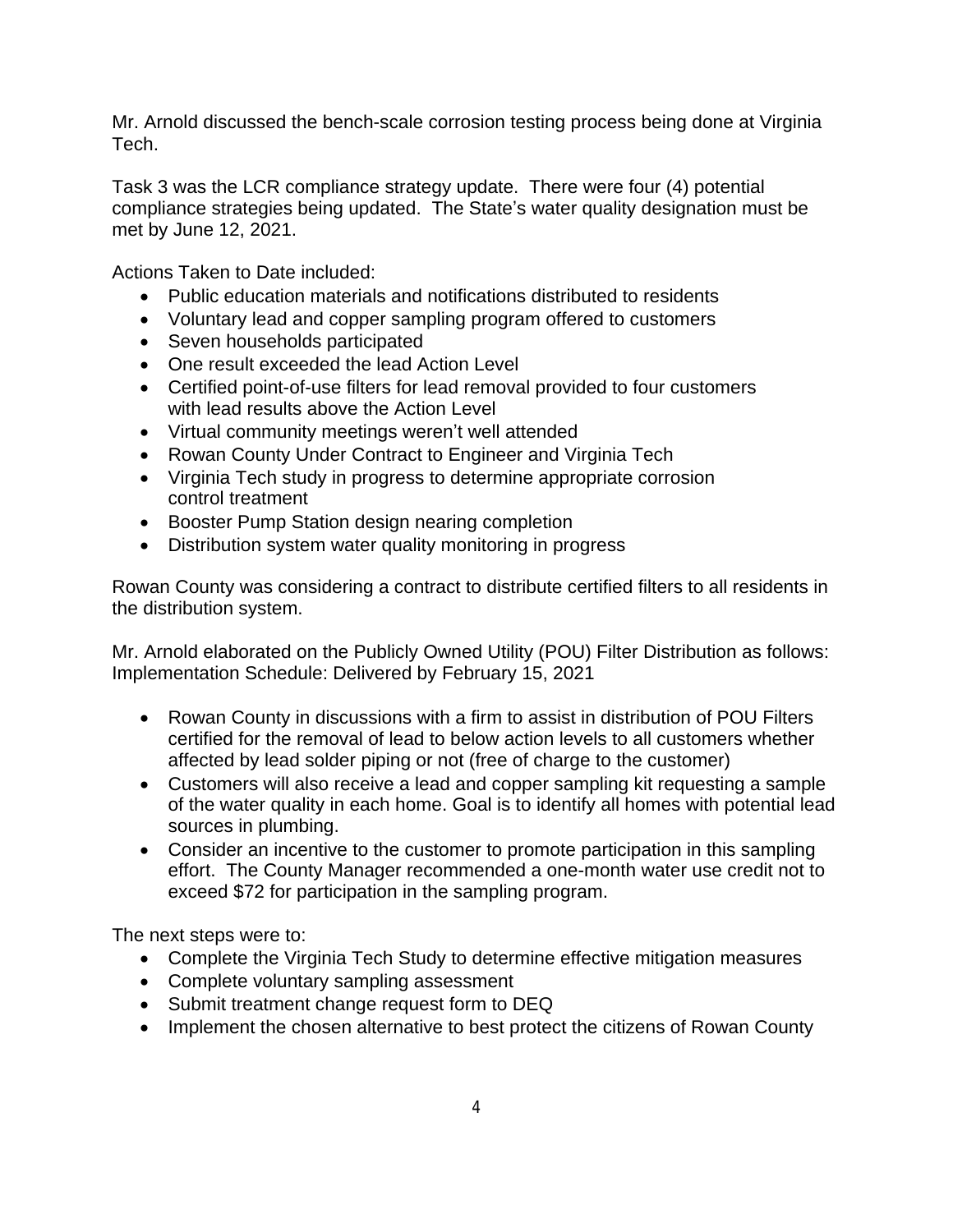Mr. Babson referred to the earlier inquiry from Commissioner Greene pertaining to an employee being required to be at the chemical booster station. Mr. Babson said the responsibility ultimately fell under the ORC for the system and he understood the requirement was for a minimum daily visit from the operator.

Commissioner Greene said a lot of information had been presented during the meeting to not only the Board but to the water customers. Commissioner Greene felt the most important issue today was to encourage all 162 customers to help the County get samples of their water and to let the public know the County was trying to eliminate all lead.

 Wendy Everhart, who was participating in the meeting remotely, posted the following inquiries: "I am a homeowner in the area. Am I understanding this correctly that this is only occurring in those homes where water sits in lead material within those homes? Is the concern that water from those homes is leading to lead levels to neighboring homes who may not have lead materials?"

Mr. Arnold explained that water coming from SRU was treated and did not contain lead. Water moving through the distribution system up to private residences also did not contain lead. Mr. Arnold said the issue was localized to within individual buildings, which made it a challenge for utilities to address. Mr. Arnold said the most important factor was to determine if there was any lead for homes constructed prior to around1986. Mr. Arnold discussed the importance of participating in the voluntary sampling program, which not only helped the County going forward but also helped the customers understand if there was lead in their plumbing and lead in their water as a result. Mr. Arnold outlined the steps residents could take to minimize their risks if their homes did have lead in the plumbing. The steps included flushing water for three (3) minutes prior to use. Mr. Arnold mentioned that many of the communications coming from Rowan County outlined the steps users can take. Mr. Arnold stated if there was lead in one (1) home, it was localized and would not affect the water quality to its adjacent neighbors.

Commissioner Greene said the public should also be aware that boiling water would not get rid of the lead. The water had to be filtered or treated.

For further clarity to Ms. Everhart, Jim Behmer of SRU stated there were backflow valves in meter boxes and no water was back-siphoned into the system and into another home.

Commissioner Greene reiterated the Board did not have all the information it needed and was taking steps to protect the people in the area. The final decision would be made once the information was received from Virginia Tech and the engineers.

 Ms. Everhart posed an additional question as follows: "Can you help me understand how the booster system will help if this is an individual home issue?"